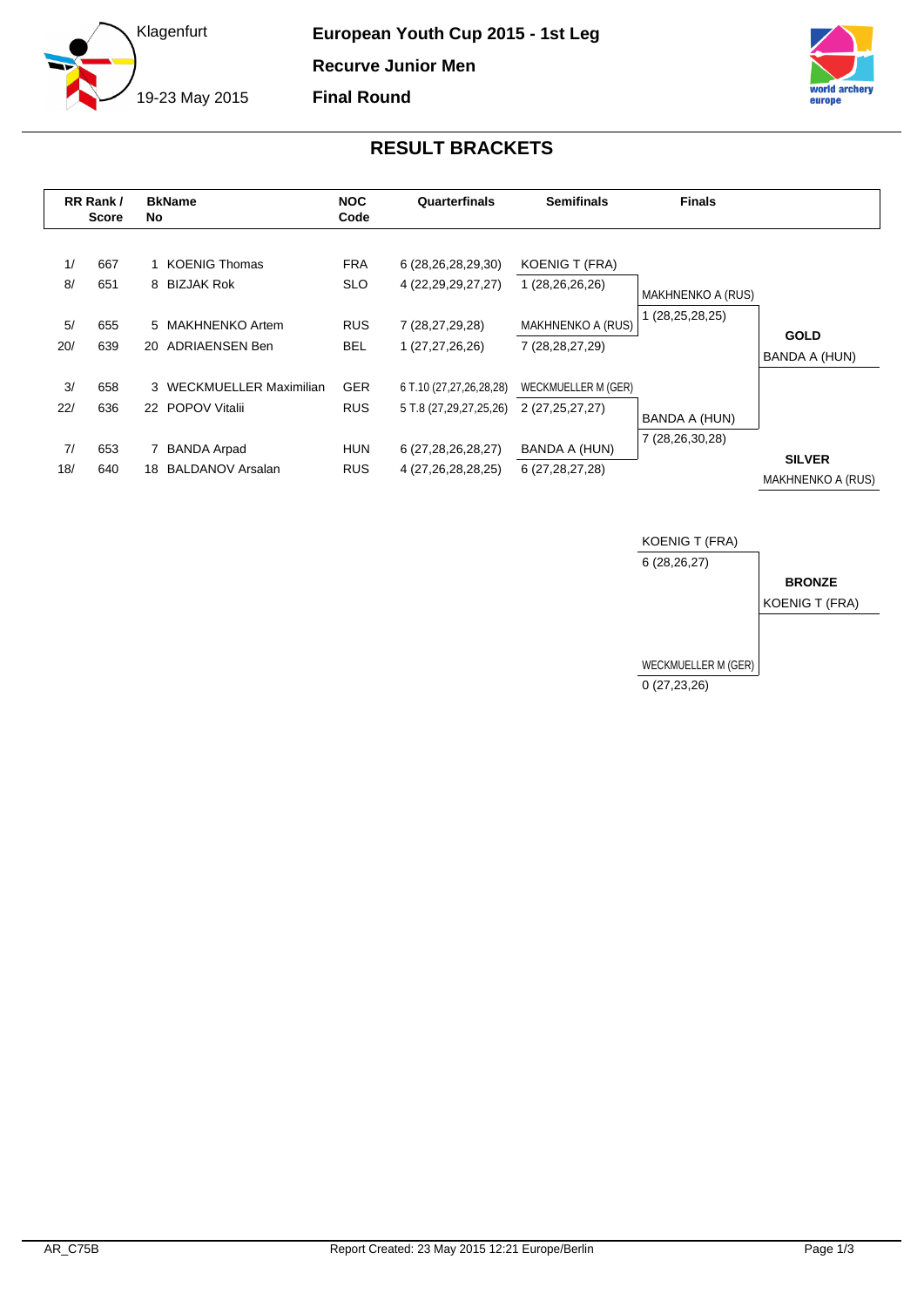



## **RESULT BRACKETS**

|            | RR Rank /<br><b>Score</b> | No | <b>BkName</b>                            | <b>NOC</b><br>Code       | 1/24<br>Elimin. Round                    | $1/16$<br>Elimin. Round           | 1/8<br>Elimin. Round                     | Quarterfinals                         |
|------------|---------------------------|----|------------------------------------------|--------------------------|------------------------------------------|-----------------------------------|------------------------------------------|---------------------------------------|
|            |                           |    |                                          |                          |                                          |                                   |                                          |                                       |
| 1/         | 667                       |    | 1 KOENIG Thomas                          | <b>FRA</b>               |                                          | <b>KOENIG T (FRA)</b>             |                                          |                                       |
|            |                           |    | pre-seeded in 1/16th                     |                          |                                          | 6 (29, 30, 27, 26)                | <b>KOENIG T (FRA)</b>                    |                                       |
|            |                           |    |                                          |                          |                                          |                                   | 6 (26,28,29,29)                          |                                       |
| 33/        | 628                       |    | 33 MALYK Mykhaylo-Yaroslav               | <b>UKR</b>               | 6 T.8* (27,25,26,26,26)                  | MALYK MY (UKR)                    |                                          |                                       |
| 32/        | 628                       |    | 32 HURBAN JR. Vladimir                   | <b>SVK</b>               | 5 T.8 (26,25,29,28,25)                   | 2 (26,28,29,25)                   |                                          | <b>KOENIG T (FRA)</b>                 |
| 17/        | 641                       |    | 17 KRAUS Stephane                        | <b>FRA</b>               |                                          | <b>KRAUS S (FRA)</b>              |                                          | 6 (28,26,28,29,30)                    |
|            |                           |    | -Bye-                                    |                          |                                          | 3 (28, 26, 26, 27, 26)            | MAIER J (GER)                            |                                       |
|            |                           |    |                                          |                          |                                          |                                   | 2 (29,27,28,28)                          |                                       |
|            |                           |    | -Bye-                                    |                          |                                          | MAIER J (GER)                     |                                          |                                       |
| 16/        | 641                       |    | 16 MAIER Johannes                        | <b>GER</b>               |                                          | 7 (26, 28, 29, 27, 28)            |                                          |                                       |
| $9/$       | 651                       |    | 9 TEZEL Onur                             | <b>TUR</b>               |                                          | TEZEL O (TUR)                     |                                          |                                       |
|            |                           |    | -Bye-                                    |                          |                                          | 4 (27, 27, 24, 25, 27)            |                                          |                                       |
|            |                           |    |                                          |                          |                                          |                                   | KUTSYY V (UKR)<br>3 (26, 26, 26, 28, 28) |                                       |
| 41/        | 601                       |    | 41 HLAHULEK Michal                       | <b>CZE</b>               | 4 (25,28,24,27,24)                       | KUTSYY V (UKR)                    |                                          |                                       |
| 24/        | 636                       |    | 24 KUTSYY Valentyn                       | <b>UKR</b>               | 6 (26,27,30,26,27)                       | 6 (26,27,29,25,28)                |                                          | BIZJAK R (SLO)                        |
| 25/        | 635                       |    | 25 BALAZ Boris                           | <b>SVK</b>               | 7 (27,25,29,24,29)                       | <b>BALAZ B (SVK)</b>              |                                          | 4 (22, 29, 29, 27, 27)                |
| 40/        | 614                       |    | 40 BAUDIN Jefferson                      | SUI                      | 3 (24, 28, 23, 24, 25)                   | 2 (27,27,27,26)                   |                                          |                                       |
|            |                           |    |                                          |                          |                                          |                                   | BIZJAK R (SLO)                           |                                       |
|            |                           |    | pre-seeded in 1/16th                     |                          |                                          | <b>BIZJAK R (SLO)</b>             | 7 (27,30,26,26,30)                       |                                       |
| 8/         | 651                       |    | 8 BIZJAK Rok                             | <b>SLO</b>               |                                          | 6 (30,26,29,29)                   |                                          |                                       |
| 5/         | 655                       |    | 5 MAKHNENKO Artem                        | <b>RUS</b>               |                                          | MAKHNENKO A (RUS)                 |                                          |                                       |
|            |                           |    | pre-seeded in 1/16th                     |                          |                                          | 7 (24, 27, 28, 27, 26)            |                                          |                                       |
|            |                           |    |                                          |                          |                                          |                                   | <b>MAKHNENKO A (RUS)</b>                 |                                       |
| 37/        | 618                       |    | 37 JAROCH David                          | CZE                      | 6 T.8* (27,25,29,26,26)                  | JAROCH D (CZE)                    | 6 (28, 28, 27, 30, 29)                   |                                       |
| 28/        | 632                       |    | 28 DACHEV Damyan                         | <b>BUL</b>               | 5 T.8 (29,25,27,24,27)                   | 3 (24, 27, 26, 27, 25)            |                                          | MAKHNENKO A (RUS)                     |
|            |                           |    |                                          |                          |                                          |                                   |                                          | 7 (28,27,29,28)                       |
| 21/<br>44/ | 637<br>567                |    | 21 DUCHON Juraj<br>44 STEINLECHNER Lukas | <b>SVK</b><br><b>AUT</b> | 6 (24, 28, 25, 27)<br>2 (24, 25, 23, 27) | DUCHON J (SVK)<br>2 (19,27,28,19) |                                          |                                       |
|            |                           |    |                                          |                          |                                          |                                   | <b>GSTOETTNER A (AUT)</b>                |                                       |
|            |                           |    | -Bye-                                    |                          |                                          | <b>GSTOETTNER A (AUT)</b>         | 4 (29, 25, 28, 27, 28)                   |                                       |
| 12/        | 644                       |    | 12 GSTOETTNER Andreas                    | <b>AUT</b>               |                                          | 6 (26,29,26,28)                   |                                          |                                       |
|            |                           |    |                                          |                          |                                          |                                   |                                          |                                       |
| 13/        | 643                       |    | 13 MIHALIC Matija                        | <b>CRO</b>               |                                          | MIHALIC M (CRO)                   |                                          |                                       |
|            |                           |    | -Bye-                                    |                          |                                          | 4 (25,28,26,26,29)                | <b>ADRIAENSEN B (BEL)</b>                |                                       |
|            |                           |    | -Bye-                                    |                          |                                          | ADRIAENSEN B (BEL)                | 6 T.10 (28,26,29,27,29)                  |                                       |
| 20/        | 639                       |    | 20 ADRIAENSEN Ben                        | <b>BEL</b>               |                                          | 6 (24, 28, 27, 27, 29)            |                                          |                                       |
|            |                           |    |                                          |                          |                                          |                                   |                                          | ADRIAENSEN B (BEL)<br>1 (27,27,26,26) |
| 29/        | 631                       |    | 29 GJURIN Luka                           | <b>SLO</b>               | 7 (24, 27, 28, 27, 27)                   | <b>GJURIN L (SLO)</b>             |                                          |                                       |
| 36/        | 618                       |    | 36 WOJCIK Rafal                          | POL                      | 3 (27,27,25,25,26)                       | 0(26,26,27)                       | LINDBERG M (SWE)                         |                                       |
|            |                           |    | pre-seeded in 1/16th                     |                          |                                          | LINDBERG M (SWE)                  | 5 T.9 (26,27,29,28,28)                   |                                       |
| 4/         | 657                       |    | 4 LINDBERG Marcus                        | SWE                      |                                          | 6(27, 27, 28)                     |                                          |                                       |
|            |                           |    |                                          |                          |                                          |                                   |                                          |                                       |